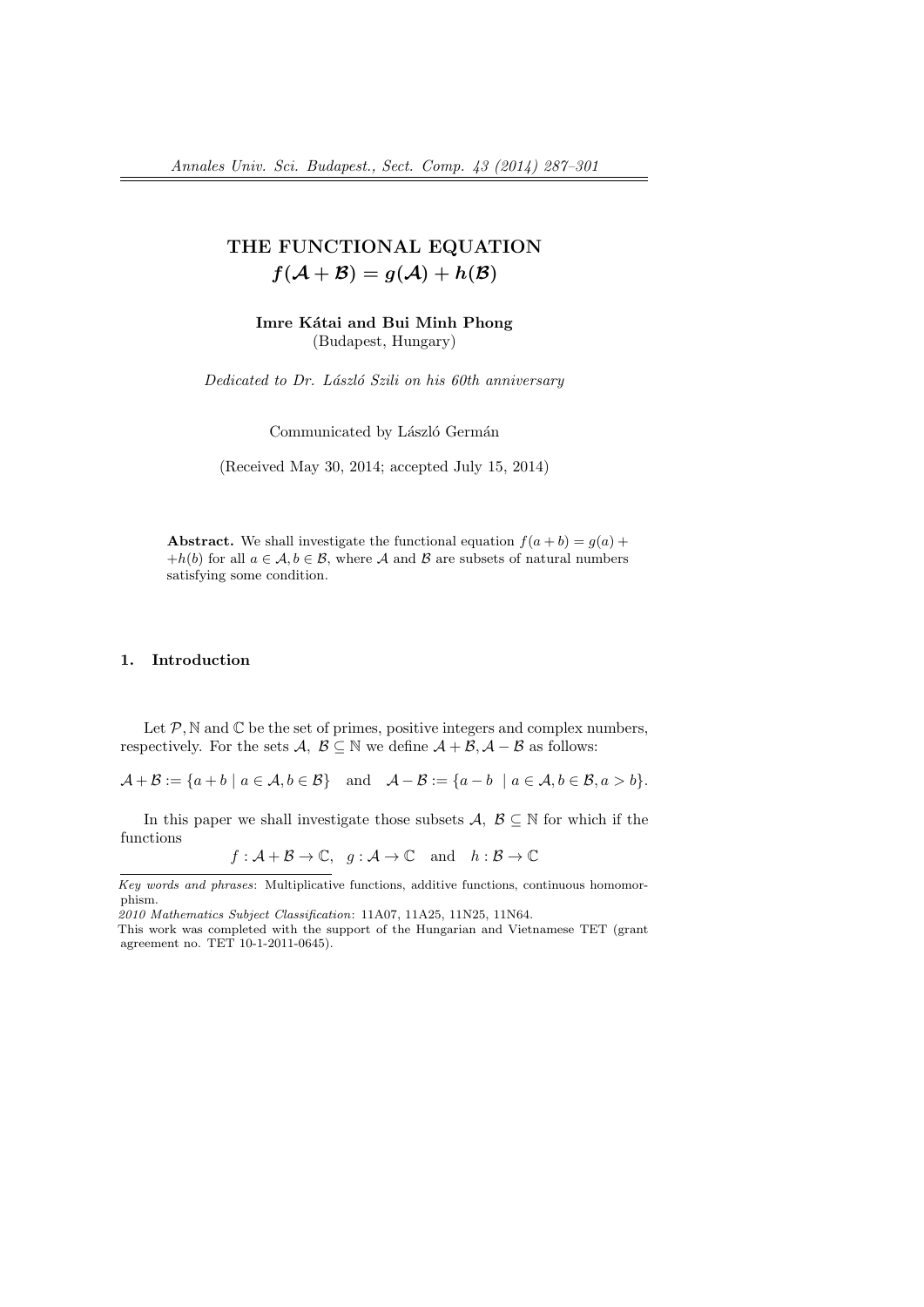satisfy the condition

$$
f(a + b) = g(a) + h(b)
$$
 for all  $a \in A, b \in B$ ,

then there is a complex number A such that

$$
f(a + b) - A(a + b) = O(1), g(a) - Aa = O(1)
$$
 and  $h(b) - Ab = O(1)$ 

for all  $a \in \mathcal{A}, b \in \mathcal{B}$ .

Many results concerning this topics are known for multiplicative functions, for example C. Spiro proved that if f is a multiplicative,  $f(p_0) \neq 0$  for some prime  $p_0$  and  $f(p + q) = f(p) + f(q)$  for all primes  $p, q$ , then  $f(n) = n$  for all  $n \in \mathbb{N}$ . For some similar results, we refer the works of P.V. Chung [2], K.K. Chen and Y.G. Chen [3], P.V. Chung and B.M. Phong [4], J-H. Fang [5], K-H. Indlekofer and B.M. Phong [6], J.M. De Koninck, I. Kátai and B.M. Phong [8], B.M. Phong [13]–[18], C. Spiro [19].

Bojan Basic [1] investigated a function  $f : \mathbb{N} \to \mathbb{C}$  such that  $f(n^2 + m^2) =$  $=f(n)^2+f(m)^2$  is satisfied for all n, m. Let

$$
\mathfrak{M} := \{ p_1 + p_2 + p_3 \mid p_1, p_2, p_3 \in \mathcal{P} \}.
$$

Recently, by using result of H. A. Helfgott concerning the ternary Goldbach conjecture, I. Kátai and B. M. Phong [7] proved that if the function  $f : \mathfrak{M} \to \mathbb{C}$ ,  $g: \mathcal{P} \to \mathbb{C}$  satisfy the condition

$$
f(p_1 + p_2 + p_3) = g(p_1) + g(p_2) + g(p_3)
$$

for every  $p_1, p_2, p_3 \in \mathcal{P}$ , then there exist suitable constants  $A, B \in \mathbb{C}$  such that

 $f(n) = An + 3B$  and  $g(p) = Ap + B$  for all  $n \in \mathfrak{M}, p \in \mathcal{P}$ .

Our purpose of this paper is to prove the following result:

Theorem 1. Assume that the sets

 $\mathcal{A} = \{a_1 < a_2 < \cdots\} \subseteq \mathbb{N}, \quad \mathcal{B} := \{m^2 \mid m \in \mathbb{N}\}\$ 

and the arithmetical functions  $f : \mathcal{A} + \mathcal{B} \to \mathbb{C}$ ,  $g : \mathcal{A} \to \mathbb{C}$  and  $h : \mathcal{B} \to \mathbb{C}$  satisfy the equation

$$
f(a + n^2) = g(a) + h(n^2) \quad \text{for all} \quad a \in \mathcal{A}, n \in \mathbb{N}.
$$

If

$$
8\mathbb{N} \subseteq \mathcal{A} - \mathcal{A},
$$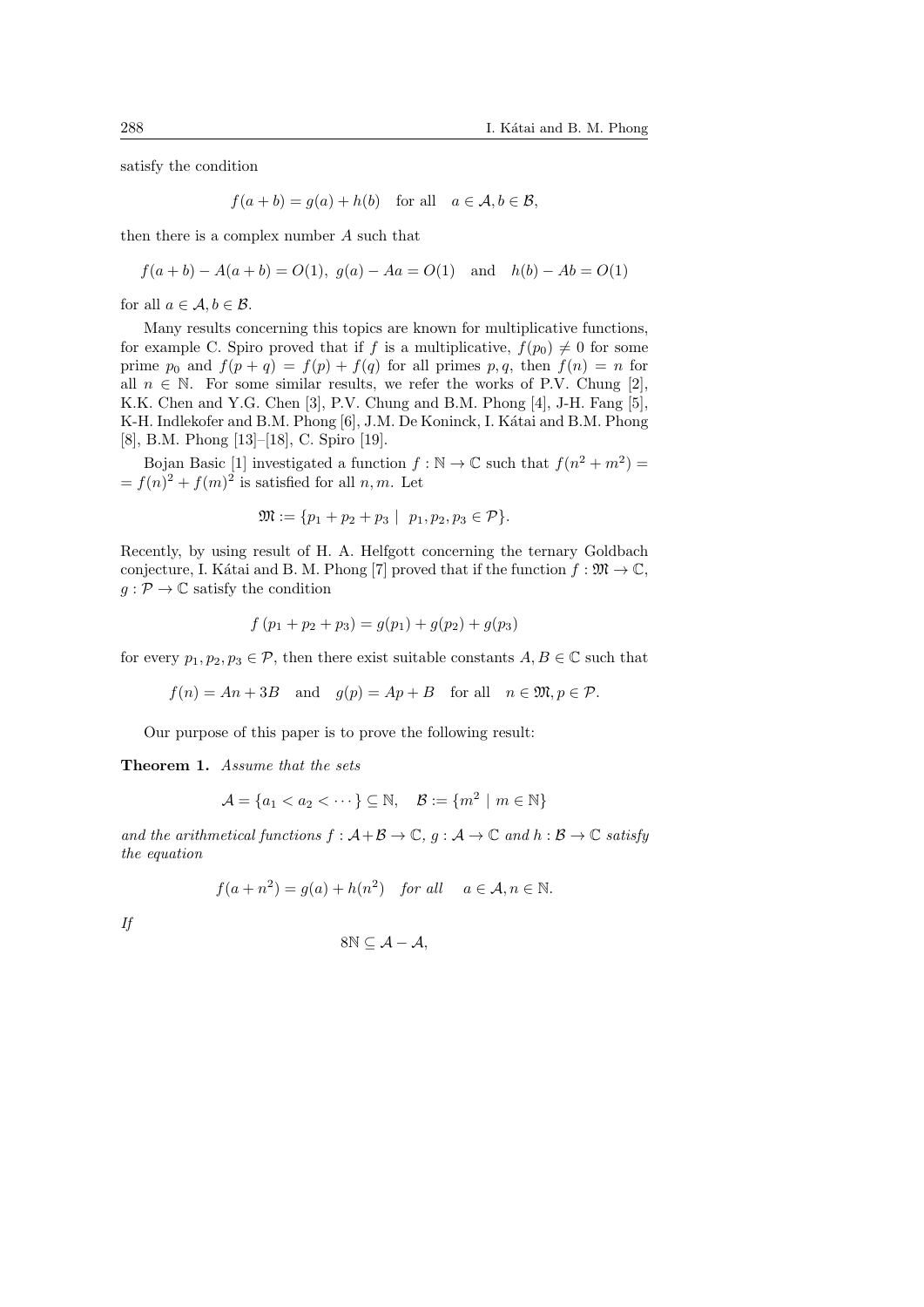then there is a complex number A such that

 $g(a) = Aa + \widetilde{g}(a), \quad h(n^2) = An^2 + \widetilde{h}(n) \quad and \quad f(a+n^2) = A(a+n^2) + \widetilde{g}(a) + \widetilde{h}(n)$ 

hold for all  $a \in \mathcal{A}, n \in \mathbb{N}$ , furthermore

$$
\widetilde{g}(a) = \widetilde{g}(b)
$$
 if  $a \equiv b \pmod{120}$ ,  $(a, b \in \mathcal{A})$ 

and

$$
\widetilde{h}(n) = \widetilde{h}(m)
$$
 if  $n \equiv m \pmod{60}$ ,  $(n, m \in \mathbb{N})$ .

Maillet [10] formulated in 1905 the following

Conjecture 1. Every even number is the difference of two primes.

J. Pintz [4] proved that a positive proportion of even numbers in an interval of type  $[x, x+(\log x)^C]$  can be written as the difference of two primes if  $C > C_0$ and  $x > x_0$ .

Conjecture 1 is clearly weaker than

Conjecture 2. (Kronecker [9], 1901) Every even number can be expressed in infinitely many ways as the difference of two primes,

or

Conjecture 3. (Polignac [12], 1912) Every even number can be written in infinitely many ways as the difference of two consecutive primes.

A weaker form of Conjecture 1 is

Conjecture 4. Every positive number of the form  $8n$  is the difference of two primes.

We obtain from Theorem 1 the following

Theorem 2. Assume that the sets

$$
\mathcal{A} = \mathcal{P}, \quad \mathcal{B} := \{ m^2 \mid m \in \mathbb{N} \}
$$

and the arithmetical functions  $F : \mathcal{P} + \mathcal{B} \to \mathbb{C}$ ,  $G : \mathcal{P} \to \mathbb{C}$  and  $H : \mathcal{B} \to \mathbb{C}$ satisfy the equation

$$
F(p+n^2) = G(p) + H(n^2) \quad \text{for all} \quad p \in \mathcal{P}, n \in \mathbb{N}.
$$

For each odd prime p let  $\overline{p} \in \{1,3\}$  such that  $p \equiv \overline{p} \pmod{4}$ .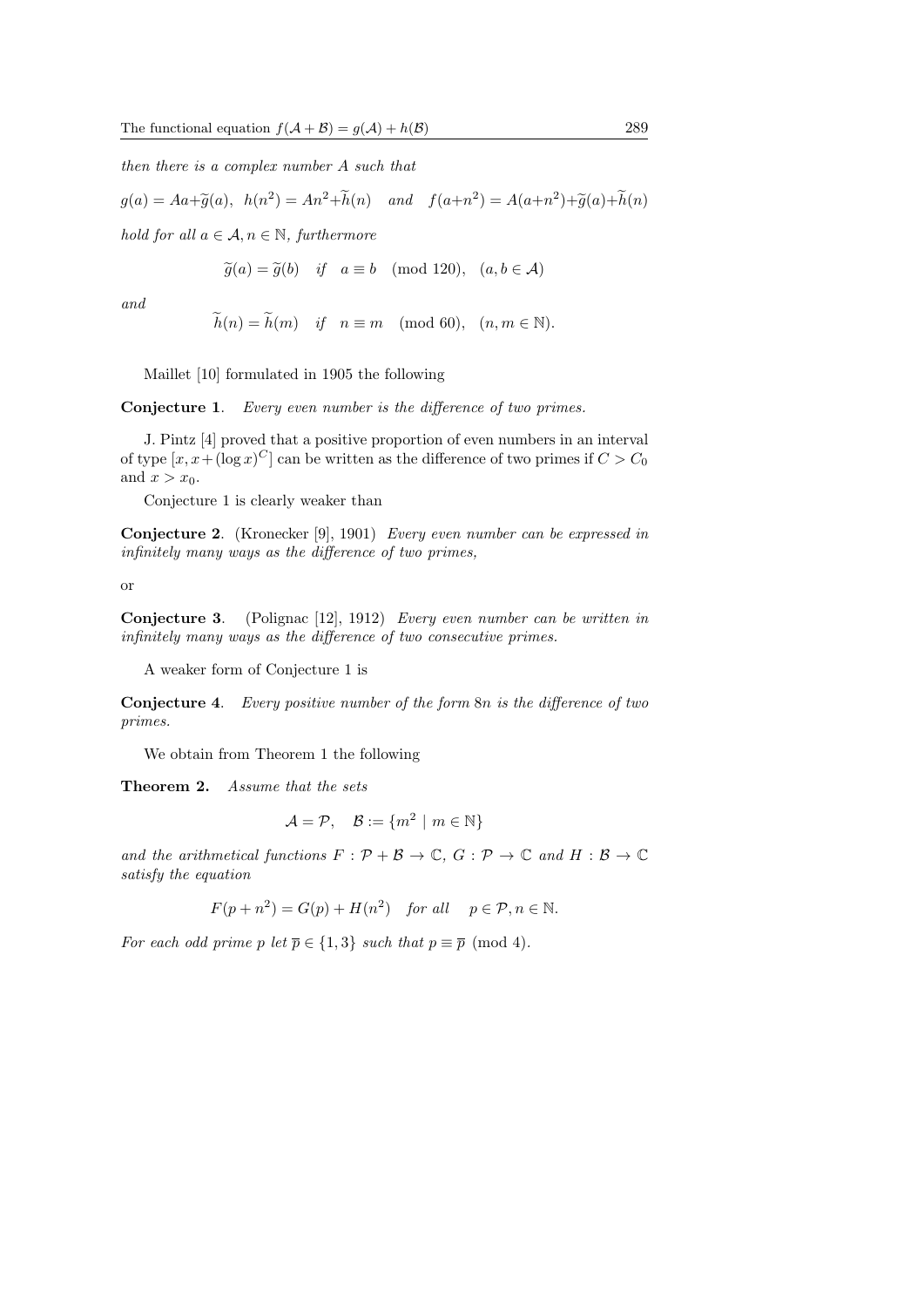If Conjecture 4 holds, then there are complex numbers  $A, A_2, D$  such that

$$
G(p) = Ap + G(\bar{p}) - A\bar{p}, G(2) = A + G(1) + A_2,
$$
  
\n
$$
H(n^2) = An^2 + A_2\chi_2(n) + D,
$$
  
\n
$$
F(p + n^2) = A(p + n^2) + G(\bar{p}) - A\bar{p} + A_2\chi_2(n) + D
$$

for all  $p \in \mathcal{P} \setminus \{2\}, n \in \mathbb{N}$ , where  $\chi_2(n)$  is the Dirichlet character (mod 2), that is  $\chi_2(0) = 0, \chi_2(1) = 1.$ 

## 2. Lemmata

In this section we denote by  $A, B$  the following sets:

$$
\mathcal{A} = \{a_1 < a_2 < \cdots\} \subseteq \mathbb{N} \quad \text{and} \quad \mathcal{B} := \{m^2 \mid m \in \mathbb{N}\}.
$$

We consider those arithmetical functions

$$
U: \mathcal{A} \to \mathbb{C} \quad \text{and} \quad V: \mathcal{B} \to \mathbb{C},
$$

for which

(1) 
$$
U(a) + V(n^2) = U(b) + V(m^2)
$$
 if  $a + n^2 = b + m^2$ ,  $a, b \in A, n, m \in \mathbb{N}$ .  
Let  $S_m := V(m^2)$   $(m \in \mathbb{N})$ .

**Lemma 1.** Assume that the arithmetical functions  $U, V$  satisfy  $(1)$ . If

$$
(2) \t\t\t\t 8N \subseteq \mathcal{A} - \mathcal{A}
$$

is satisfied, then

(3) 
$$
S_{n+12} = S_{n+9} + S_{n+8} + S_{n+7} - S_{n+5} - S_{n+4} - S_{n+3} + S_n
$$

holds for all  $n \in \mathbb{N}$  and

(4)  
\n
$$
\begin{cases}\nS_7 &= 2S_5 - S_1 \\
S_8 &= 2S_5 + S_4 - 2S_1 \\
S_9 &= S_6 + 2S_5 - S_2 - S_1 \\
S_{10} &= S_6 + 3S_5 - S_3 - 2S_1 \\
S_{11} &= S_6 + 4S_5 - S_3 - S_2 - 2S_1 \\
S_{12} &= S_6 + 4S_5 + S_4 - S_2 - 4S_1.\n\end{cases}
$$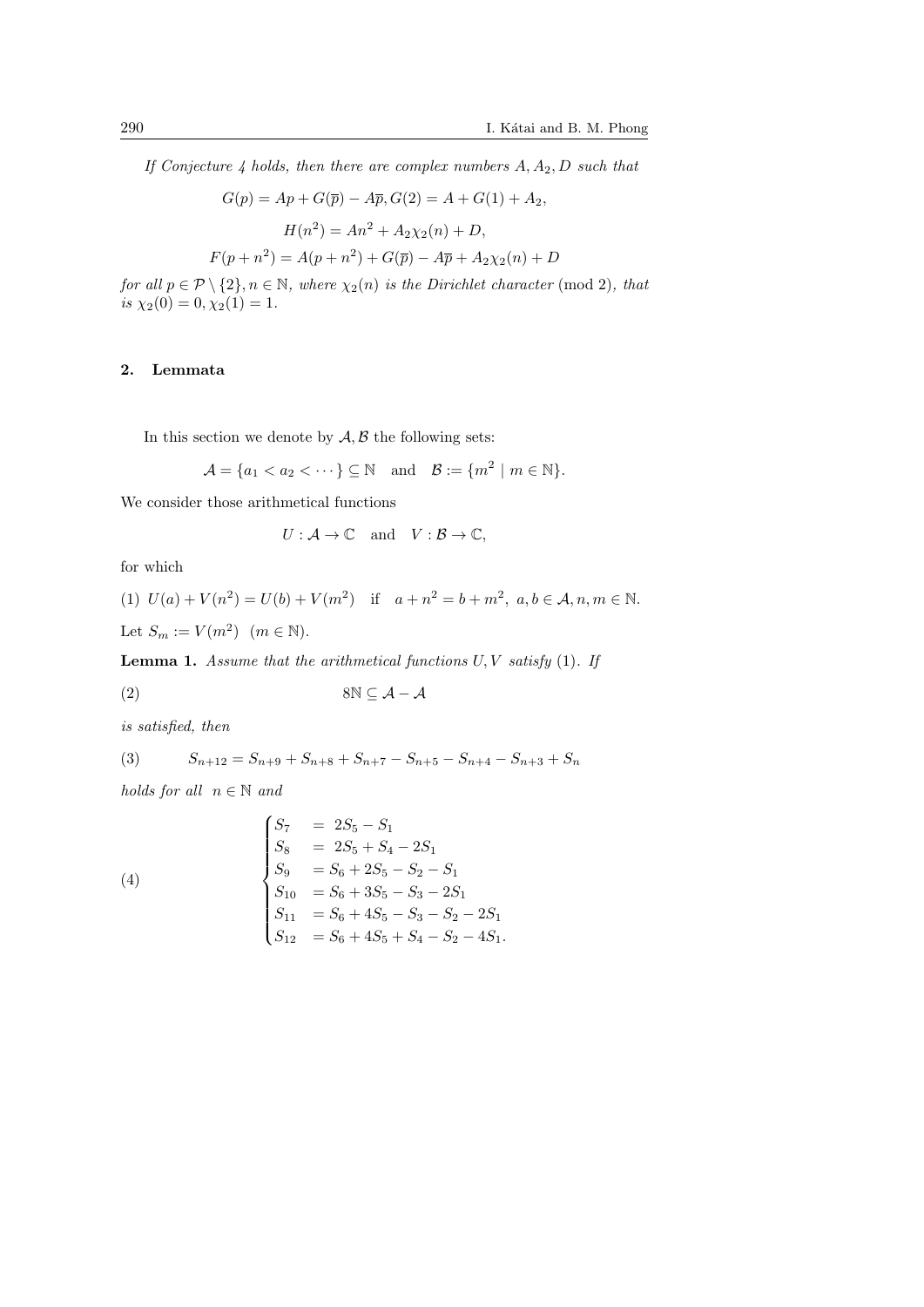**Proof.** The proof of this result is similar to the proof of Lemma 1 in [18]. First we infer from (1) and (2) that for each  $m \in \mathbb{N}, m > 7$  we have

(5) 
$$
S_{2m+1} - S_{2m-1} = S_{m+2} - S_{m-2}
$$
 and  $S_{2m+1} - S_{2m-5} = S_{m+5} - S_{m-7}$ .

Indeed, for  $m \in \mathbb{N}, m > 7$  we have

$$
\begin{cases}\n8m &= (2m+1)^2 - (2m-1)^2 = (m+2)^2 - (m-2)^2 \\
24m &= (2m+1)^2 - (2m-5)^2 = (m+5)^2 - (m-7)^2,\n\end{cases}
$$

and so (2) implies that there are  $x, x', y, y' \in A, x > x', y > y'$  such that

$$
x - x' = (2m + 1)^2 - (2m - 1)^2 = (m + 2)^2 - (m - 2)^2,
$$

and

$$
y - y' = (2m + 1)^2 - (2m - 5)^2 = (m + 5)^2 - (m - 7)^2.
$$

These with (1) imply that

$$
U(x) - U(x') = S_{2m+1} - S_{2m-1} = S_{m+2} - S_{m-2},
$$

and

$$
U(y) - U(y') = S_{2m+1} - S_{2m-5} = S_{m+5} - S_{m-7}.
$$

Hence (5) is proved.

Finally, we infer from (5) that

$$
S_{m+5} - S_{m-7} = S_{2m+1} - S_{2m-5} =
$$
  
=  $(S_{2m+1} - S_{2m-1}) + (S_{2m-1} - S_{2m-3}) + (S_{2m-3} - S_{2m-5}) =$   
=  $(S_{m+2} - S_{m-2}) + (S_{m+1} - S_{m-3}) + (S_m - S_{m-4}).$ 

This with  $m := n + 7$  proves that (3) holds for all  $n \in \mathbb{N}$ .

Now we prove (4). Indeed, by using (5), we have

$$
S_7 = S_{2.3+1} = 2S_5 - S_1,
$$
  
\n
$$
S_9 = S_{2.4+1} = S_7 + S_6 - S_2 = S_6 + 2S_5 - S_2 - S_1
$$

and

$$
S_{11} = S_{2.5+1} = S_9 + S_7 - S_3 = S_6 + 4S_5 - S_3 - S_2 - 2S_1.
$$

Since the following three numbers

$$
8^2 - 4^2 = 7^2 - 1^2
$$
,  $10^2 - 2^2 = 11^2 - 5^2$ ,  $12^2 - 8^2 = 9^2 - 1^2$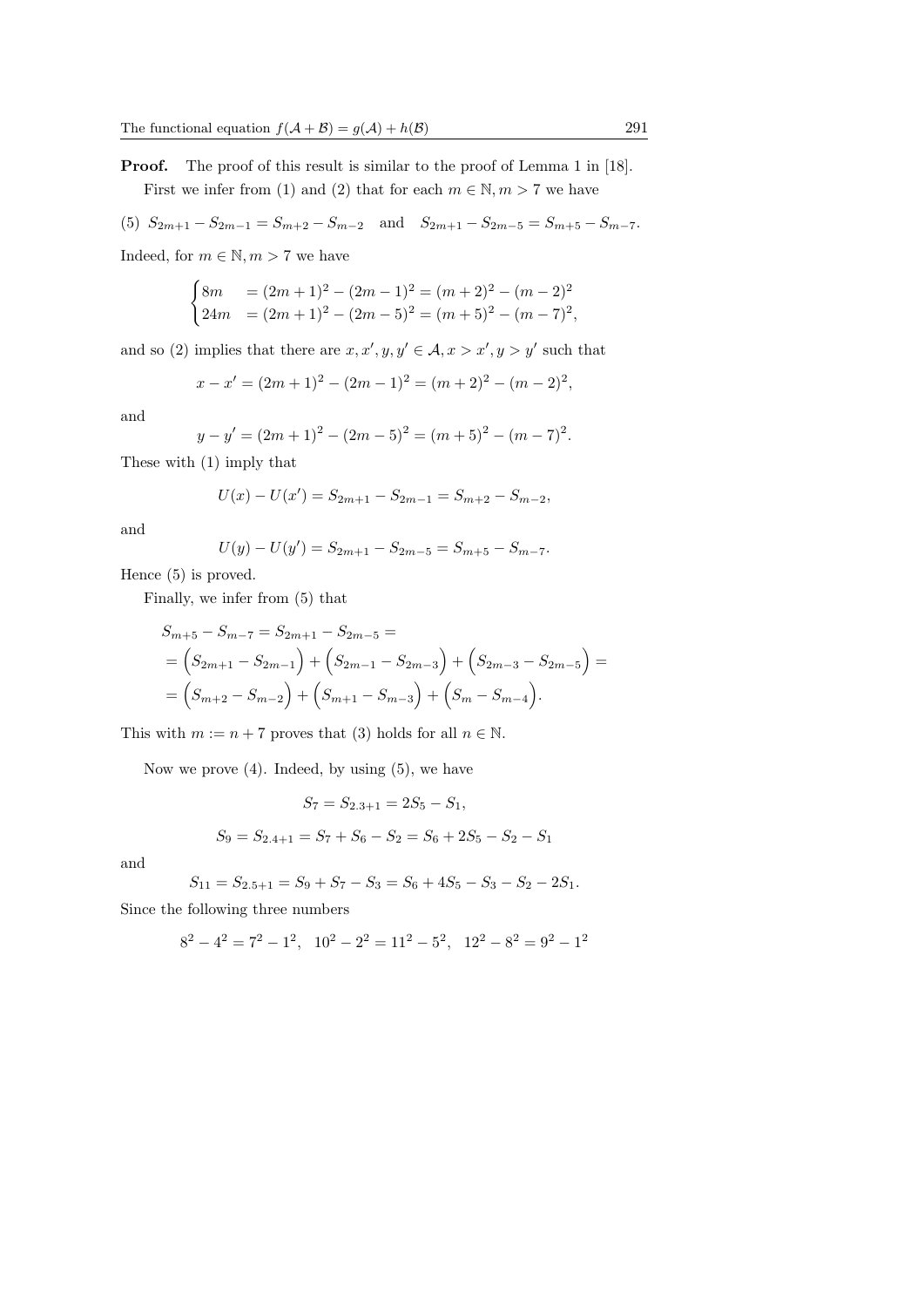are in  $A - A$ , therefore from (1) and (2) we have

$$
S_8 = S_7 + S_4 - S_1 = 2S_5 + S_4 - 2S_1,
$$

$$
S_{10} = S_{11} + S_2 - S_5 = S_6 + 3S_5 - S_3 - 2S_1
$$

and

$$
S_{12} = S_9 + S_8 - S_1 = S_6 + 4S_5 + S_4 - S_2 - 4S_1.
$$

which completes the proof (4).

Lemma 1 is proved.

**Lemma 2.** Assume that the arithmetical functions  $U, V$  satisfy  $(1)$ . Let

(6)  
\n
$$
\begin{cases}\nA := \frac{1}{120}(S_6 + 4S_5 - S_3 - S_2 - 3S_1), \\
A_2 := \frac{-1}{8}(S_6 - 4S_5 + 4S_4 - S_3 - 3S_1), \\
A_3 := \frac{-1}{3}(S_6 - 2S_5 + 2S_3 - S_2), \\
A_4 := \frac{1}{4}(S_6 - 2S_4 - S_3 + S_2 + S_1), \\
A_5 := \frac{1}{5}(S_6 - S_5 - S_3 - S_2 + 2S_1), \\
D := \frac{1}{4}(S_6 - 4S_5 + 2S_4 + 3S_3 + S_2 + S_1), \\
B_k := A_2 \chi_2(k) + A_3 \chi_3(k) + A_4 \chi_4(k - 1) + A_5 \chi_5(k) + D,\n\end{cases}
$$

where  $\chi_2(k) \pmod{2}$ ,  $\chi_3(k) \pmod{3}$  are the principal Dirichlet characters and  $\chi_4(k)$  (mod 4),  $\chi_5(k)$  (mod 5) are the real, non-principal Dirichlet characters, i.e.  $\langle 0 \rangle$   $\langle 0 \rangle$   $\langle 1 \rangle$   $\langle 1 \rangle$   $\langle 0 \rangle$   $\langle 0 \rangle$   $\langle 1 \rangle$   $\langle 0 \rangle$   $\langle 0 \rangle$   $\langle 1 \rangle$ 

$$
\chi_2(0) = 0, \chi_2(1) = 1, \chi_3(0) = 0, \chi_3(1) = \chi_3(2) = 1,
$$
  

$$
\chi_4(0) = \chi_4(2) = 0, \chi_4(1) = 1, \chi_4(3) = -1,
$$
  

$$
\chi_5(0) = 0, \chi_5(2) = \chi_5(3) = -1, \chi_5(1) = \chi_5(4) = 1.
$$

If  $(2)$  holds, then

(7) 
$$
S_k = Ak^2 + B_k \quad \text{for all} \quad k \in \mathbb{N}.
$$

Proof. By using (3) and (4), the proof Lemma 2 is similar to the proof of Lemma 2 in [18]. For the sake of completeness, we give the proof here.

From the definition of  $B_k$ , using Maple program, we may compute the values of  $B_k$  for  $k = 1, 2, \dots, 12$ . We have

$$
B_1 = -\frac{1}{120}S_6 - \frac{1}{30}S_5 + \frac{1}{120}S_3 + \frac{1}{120}S_2 + \frac{41}{40}S_1,
$$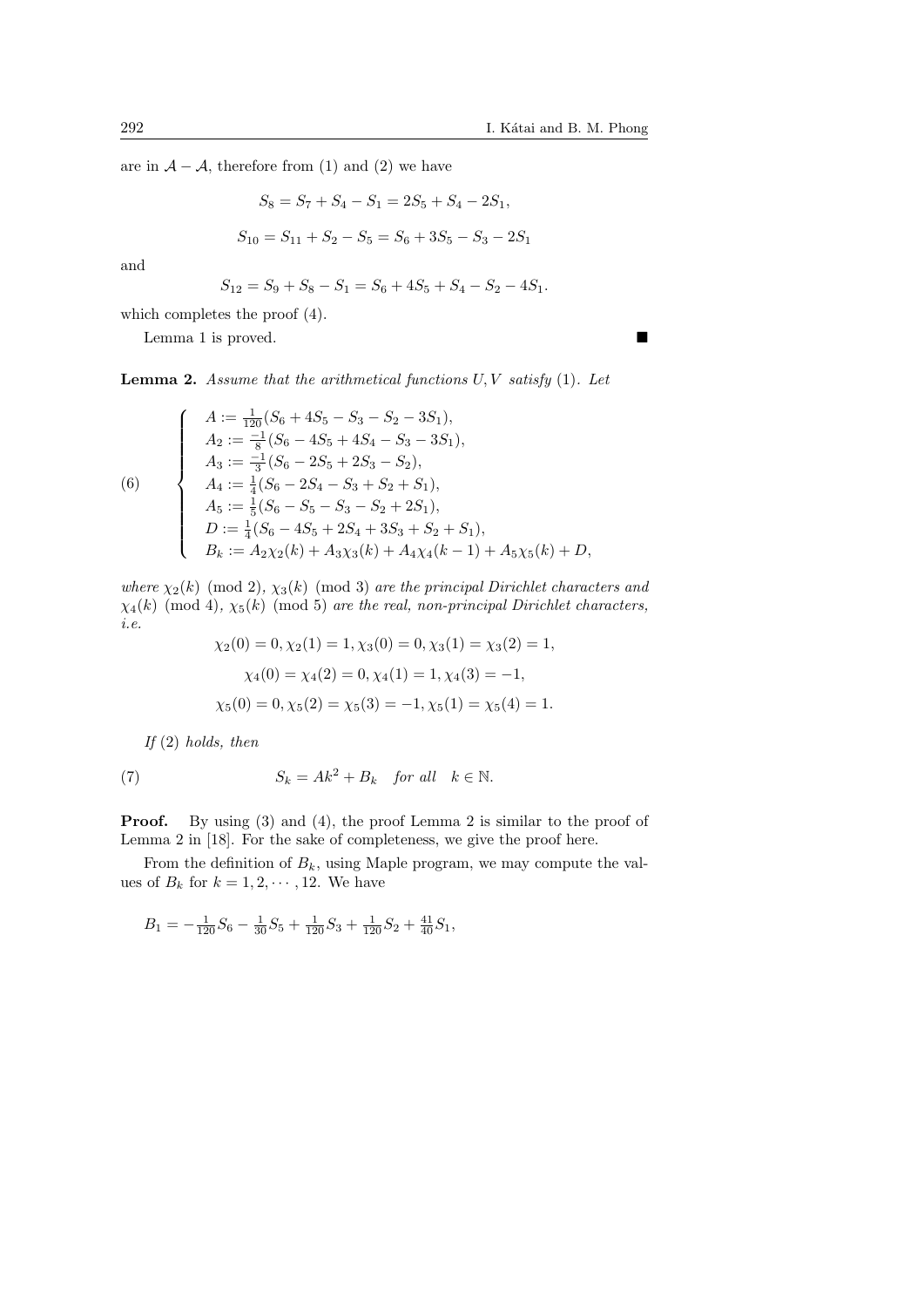The functional equation  $f(\mathcal{A} + \mathcal{B}) = g(\mathcal{A}) + h(\mathcal{B})$  293

$$
B_2 = -\frac{1}{30}S_6 - \frac{2}{15}S_5 + \frac{1}{30}S_3 + \frac{31}{30}S_2 + \frac{1}{10}S_1,
$$
  
\n
$$
B_3 = -\frac{3}{30}S_6 - \frac{3}{10}S_5 + \frac{43}{40}S_3 + \frac{3}{40}S_2 + \frac{9}{40}S_1,
$$
  
\n
$$
B_4 = -\frac{2}{15}S_6 - \frac{8}{15}S_5 + S_4 + \frac{2}{15}S_3 + \frac{2}{15}S_2 + \frac{2}{5}S_1,
$$
  
\n
$$
B_5 = -\frac{5}{24}S_6 + \frac{1}{6}S_5 + \frac{5}{24}S_3 + \frac{5}{24}S_2 + \frac{5}{8}S_1,
$$
  
\n
$$
B_6 = \frac{7}{10}S_6 - \frac{6}{5}S_5 + \frac{3}{10}S_3 + \frac{3}{10}S_2 + \frac{9}{10}S_1,
$$
  
\n
$$
B_7 = -\frac{49}{120}S_6 + \frac{11}{30}S_5 + \frac{49}{120}S_3 + \frac{49}{120}S_2 + \frac{9}{40}S_1,
$$
  
\n
$$
B_8 = -\frac{8}{15}S_6 - \frac{2}{15}S_5 + S_4 + \frac{8}{15}S_3 + \frac{8}{15}S_2 - \frac{2}{5}S_1,
$$
  
\n
$$
B_9 = \frac{13}{40}S_6 - \frac{7}{10}S_5 + \frac{27}{40}S_3 - \frac{13}{40}S_2 + \frac{41}{40}S_1,
$$
  
\n
$$
B_{10} = \frac{1}{6}S_6 - \frac{1}{3}S_5 - \frac{1}{6}S_3 + \frac{5}{6}S_2 + \frac{1}{2}S_1,
$$
  
\n
$$
B_{11} = -\frac{1}{120}S_6 - \frac{1}{30}S_5 + \frac{1}{120}S_3 + \frac{1}{120}S_2 + \frac{41}{4
$$

- $A \cdot 11^2 + B_{11} = S_6 + 4S_5 S_3 S_2 2S_1 = S_{11}$
- $A \cdot 12^2 + B_{12} = S_6 + 4S_5 + S_4 S_2 4S_1 = S_{12}.$

Therefore, we proved that (7) holds for  $1 \leq k \leq 12$ .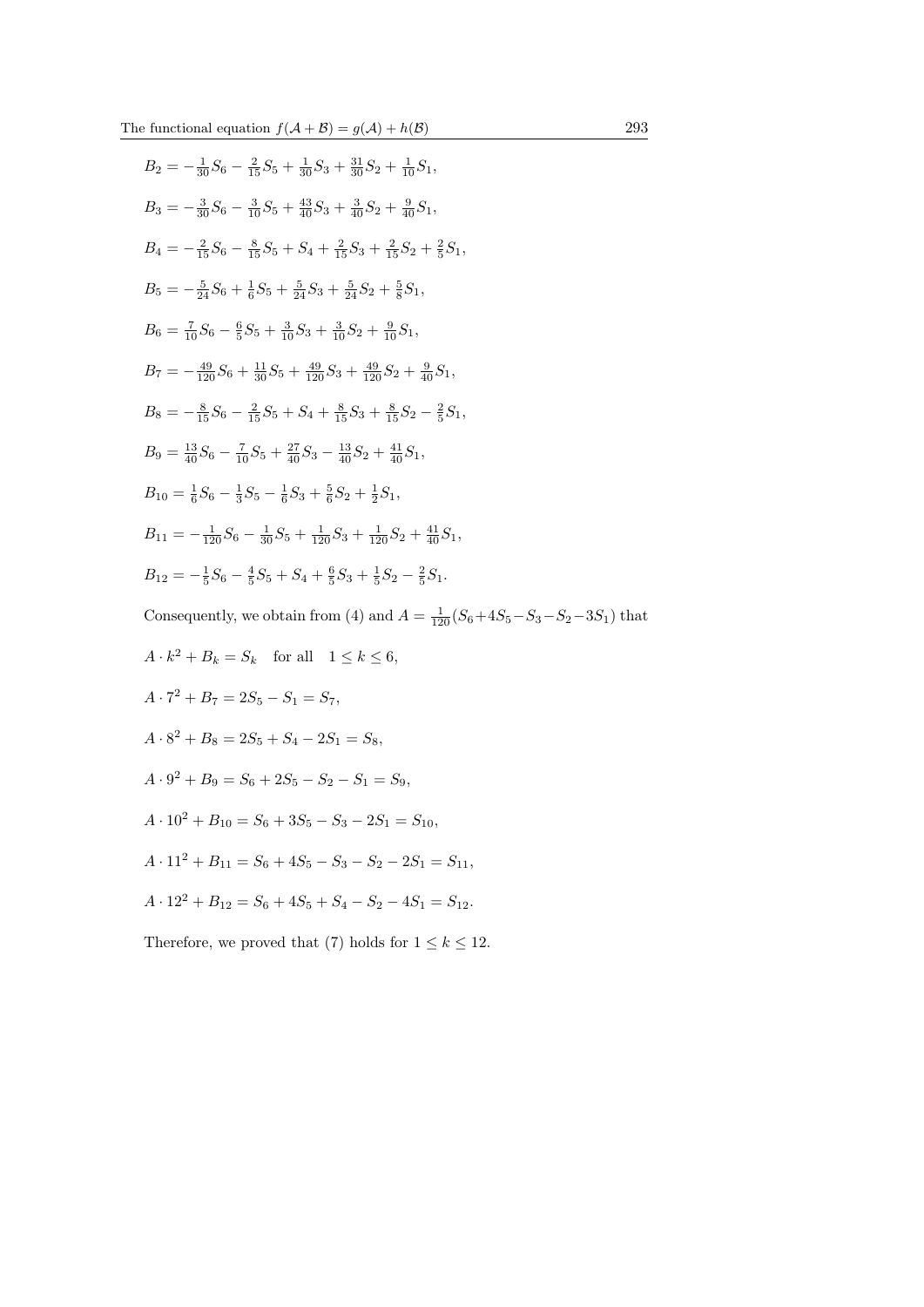Assume that  $Ak^2 + B_k = S_k$  holds for  $n \le k \le n + 11$ , where  $n \ge 1$ . Then we deduce from (4) that

$$
S_{n+12} = S_{n+9} + S_{n+8} + S_{n+7} - S_{n+5} - S_{n+4} - S_{n+3} + S_n =
$$
  
=  $A \left[ (n+9)^2 + (n+8)^2 + (n+7)^2 - (n+5)^2 - (n+4)^2 - (n+3)^2 + n^2 \right] +$   
+  $\left[ B_{n+9} + B_{n+8} + B_{n+7} - B_{n+5} - B_{n+4} - B_{n+3} + B_n \right] =$   
=  $A(n+12)^2 + B_{n+12}$ ,

which proves that (7) holds for  $n + 12$  and so it is true for all n. In the last relation, by using (6), we have

$$
B_{n+9} + B_{n+8} + B_{n+7} - B_{n+5} - B_{n+4} - B_{n+3} + B_n =
$$
  
\n
$$
= A_2 \Big[ \sum_{k=n+6}^{n+9} \chi_2(k) - \sum_{k=n+3}^{n+6} \chi_2(k) + \chi_2(n) \Big] +
$$
  
\n
$$
+ A_3 \Big[ \sum_{k=n+7}^{n+9} \chi_3(k) - \sum_{k=n+3}^{n+5} \chi_3(k) + \chi_3(n) \Big] +
$$
  
\n
$$
+ A_4 \Big[ \sum_{k=n+6}^{n+9} \chi_4(k-1) - \sum_{k=n+3}^{n+6} \chi_4(k-1) + \chi_4(n-1) \Big] +
$$
  
\n
$$
+ A_5 \Big[ \sum_{k=n+6}^{n+10} \chi_5(k) - \sum_{k=n+2}^{n+6} \chi_5(k) - \chi_5(n+10) + \chi_5(n+2) + \chi_5(n) \Big] + D =
$$
  
\n
$$
= A_2 \chi_2(n) + A_3 \chi_3(n) + A_4 \chi_4(n-1) + A_5 \chi_5(n+2) + D =
$$
  
\n
$$
= A_2 \chi_2(n+12) + A_3 \chi_3(n+12) + A_4 \chi_4(n+11) + A_5 \chi_5(n+12) + D = B_{n+12}.
$$

Lemma 2 is proved.

# Lemma 3. Let

$$
T(k) := B_{k+1} - B_{k-1},
$$

where

$$
B_m = A_2 \chi_2(m) + A_3 \chi_3(m) + A_4 \chi_4(m-1) + A_5 \chi_5(m) + D
$$

and  $A_2, A_3, A_4, A_5, D$  are defined in (6) of Lemma 2. Then

(8) 
$$
T(k) = A_3 \chi_3^*(k) + 2A_4 \chi_4(k) + A_5 E_5(k),
$$

where  $\chi_3^*(k)$  and  $\chi_4(k)$  are the real, non-principal Dirichlet characters, i.e.

$$
\chi_3^*(0) = 0
$$
,  $\chi_3^*(1) = 1$ ,  $\chi_3^*(2) = -1$ ,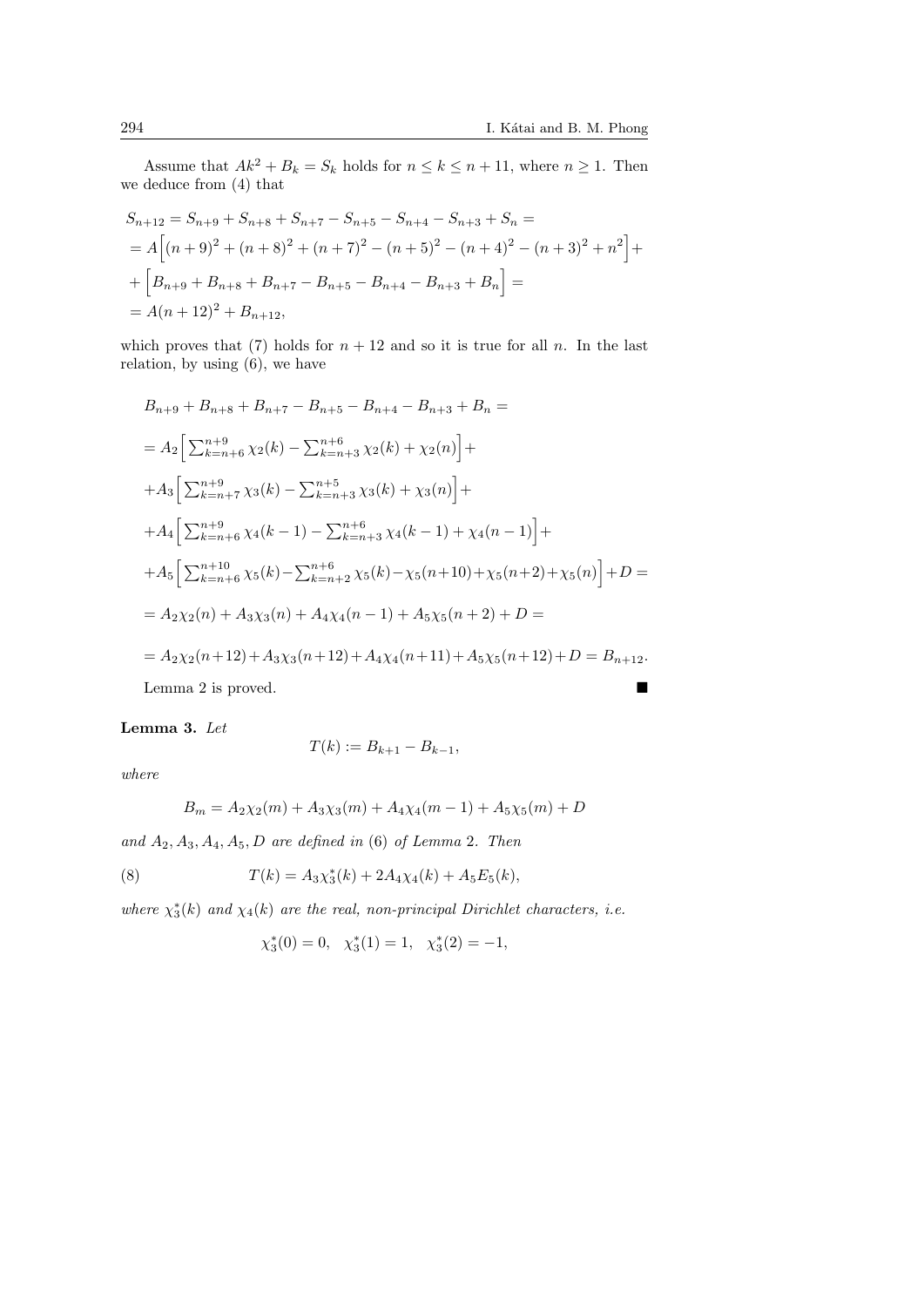$$
\chi_4(0) = \chi_4(2) = 0
$$
,  $\chi_4(1) = 1$ ,  $\chi_4(3) = -1$ 

and

$$
E_5(k) := r \in \{0, \pm 1, \pm 2\} \quad \text{if} \quad k + r \equiv 0 \pmod{5}.
$$

Proof. It is easy to check that

$$
\chi_2(k+1) - \chi_2(k-1) = 0, \quad \chi_3(k+1) - \chi_3(k-1) = \chi_3^*(k)
$$

and

$$
\chi_4(k) - \chi_4(k-2) = 2\chi_4(k)
$$

hold for all  $k\in\mathbb{N}.$  Finally, we infer from the definition of  $\chi_5$  that

$$
\chi_5(k+1) - \chi_5(k-1) = \begin{cases}\n1-1=0 & \text{if } k \equiv 0 \pmod{5} \\
-1-0=-1 & \text{if } k \equiv 1 \pmod{5} \\
-1-1=-2 & \text{if } k \equiv 2 \pmod{5} \\
1-(-1)=2 & \text{if } k \equiv 3 \pmod{5} \\
0-(-1)=1 & \text{if } k \equiv 4 \pmod{5},\n\end{cases}
$$

consequently  $\chi_5(k+1) - \chi_5(k-1) = E_5(k)$ . Thus, we have

$$
T(k) = B_{k+1} - B_{k-1} =
$$
  
=  $A_2 \Big( \chi_2(k+1) - \chi_2(k-1) \Big) + A_3 \Big( \chi_3(k+1) - \chi_3(k-1) \Big) +$   
+  $A_4 \Big( \chi_4(k) - \chi_4(k-2) \Big) + A_5 \Big( \chi_5(k+1) - \chi_5(k-1) \Big) =$   
=  $A_3 \chi_3^*(k) + 2A_4 \chi_4(k) + A_5 E_5(k).$ 

Therefore, (8) and Lemma 3 is proved.

In the following for each  $a \in \mathcal{A}$  we denote by  $\overline{a}$  the smallest element of  $\mathcal{A}$ for which  $a \equiv \overline{a} \pmod{4}$ .

**Lemma 4.** Assume that the arithmetical functions  $U, V$  satisfy (1). If (2) holds, then

(9) 
$$
U(a) - Aa = U(\overline{a}) - A\overline{a} + T\left(\frac{a - \overline{a}}{4}\right)
$$
 for all  $a \in \mathcal{A}$ ,

where  $T(k)$  is defined in Lemma 3. Consequently

(10) 
$$
U(a) - Aa = U(r) - Ar \quad \text{if} \quad a, r \in \mathcal{A}, \quad a \equiv r \pmod{120}.
$$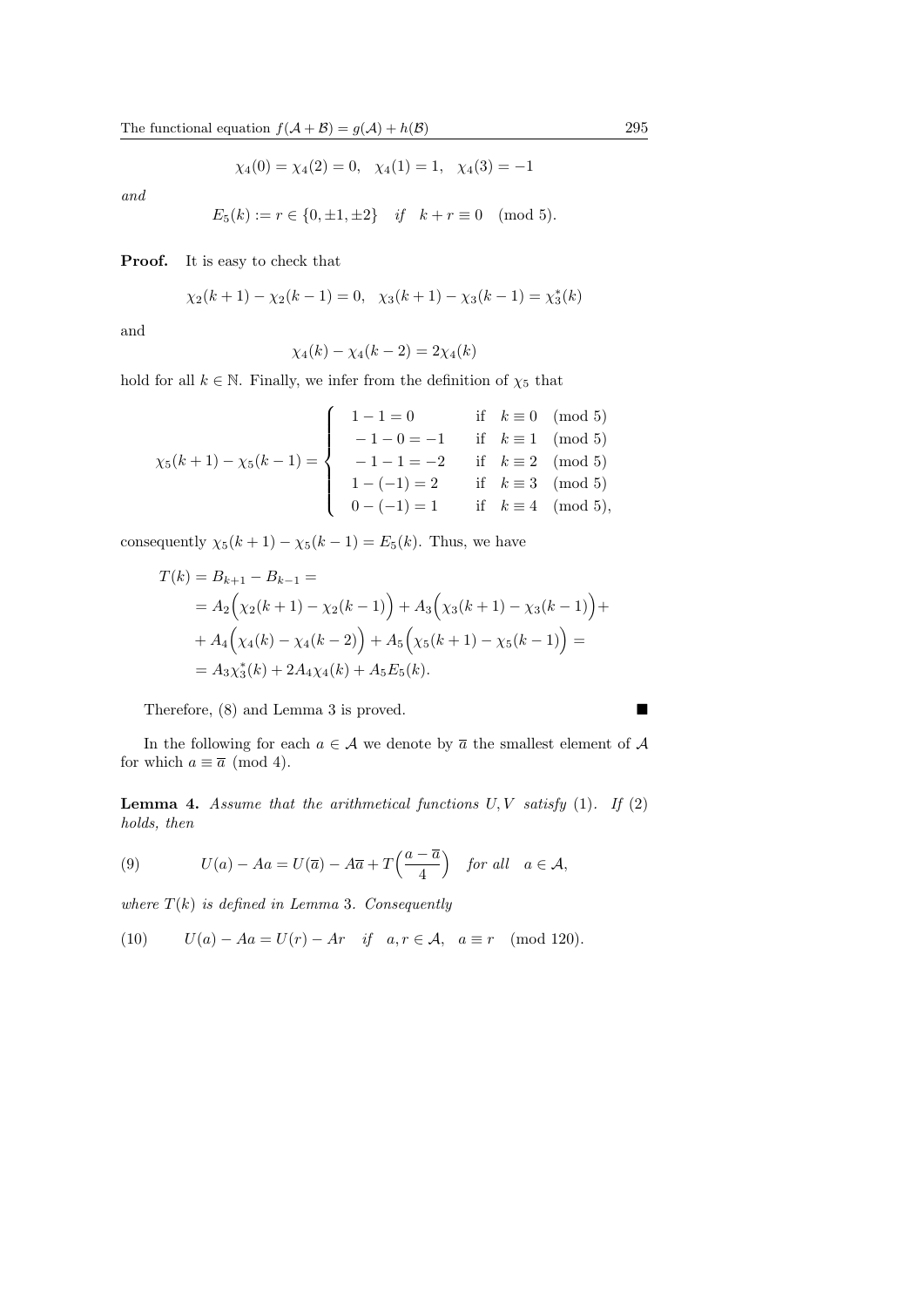**Proof.** For each  $a \in \mathcal{A}$ , we have

$$
a + \left(\frac{a-\overline{a}}{4} - 1\right)^2 = \overline{a} + \left(\frac{a-\overline{a}}{4} + 1\right)^2,
$$

which with (1) implies that

$$
U(a) = U(\overline{a}) + S_{\frac{a-\overline{a}}{4}+1} - S_{\frac{a-\overline{a}}{4}-1}.
$$

From (7) we have

$$
S_{\frac{a-\overline{a}}{4}+1} - S_{\frac{a-\overline{a}}{4}-1} = A\left[\left(\frac{a-\overline{a}}{4}+1\right)^2 - \left(\frac{a-\overline{a}}{4}-1\right)^2\right] +
$$
  
+ 
$$
B_{\frac{a-\overline{a}}{4}+1} - B_{\frac{a-\overline{a}}{4}-1} = Aa - A\overline{a} + T\left(\frac{a-\overline{a}}{4}\right),
$$

which proves  $(9)$ .

The proof of (10) is clear. Indeed, if  $a \equiv r \pmod{120}$ , then  $\frac{a-r}{4} \equiv 0$ (mod 30), and so

$$
T\left(\frac{a-r}{4}\right) = A_3 \chi_3^* \left(\frac{a-r}{4}\right) + 2A_4 \chi_4 \left(\frac{a-r}{4}\right) + A_5 E_5 \left(\frac{a-r}{4}\right) = 0.
$$

Thus, (10) and Lemma 4 is proved.

# 3. The proof of Theorem 1.

Assume that the sets

$$
\mathcal{A} = \{a_1 < a_2 < \cdots\} \subseteq \mathbb{N}, \quad \mathcal{B} := \{m^2 \mid m \in \mathbb{N}\}\
$$

and the arithmetical functions  $f : \mathcal{A} + \mathcal{B} \to \mathbb{C}$ ,  $g : \mathcal{A} \to \mathbb{C}$  and  $h : \mathcal{B} \to \mathbb{C}$  satisfy the equation

$$
f(a + n^2) = g(a) + h(n^2) \quad \text{for all} \quad a \in \mathcal{A}, n \in \mathbb{N},
$$

furthermore we assume that

$$
8N\subseteq \mathcal{A}-\mathcal{A}.
$$

It is obvious that (1) is true for  $U = g$  and  $V = h$ . In the notations of Lemma 2 for  $U = g$ ,  $V = h$  and  $S_n = h(n^2)$   $(n \in \mathbb{N})$ , we put

$$
\widetilde{g}(a) := g(a) - A a
$$
 and  $\widetilde{h}(n) := h(n^2) - An^2$  for all  $a \in \mathcal{A}, n \in \mathbb{N}$ .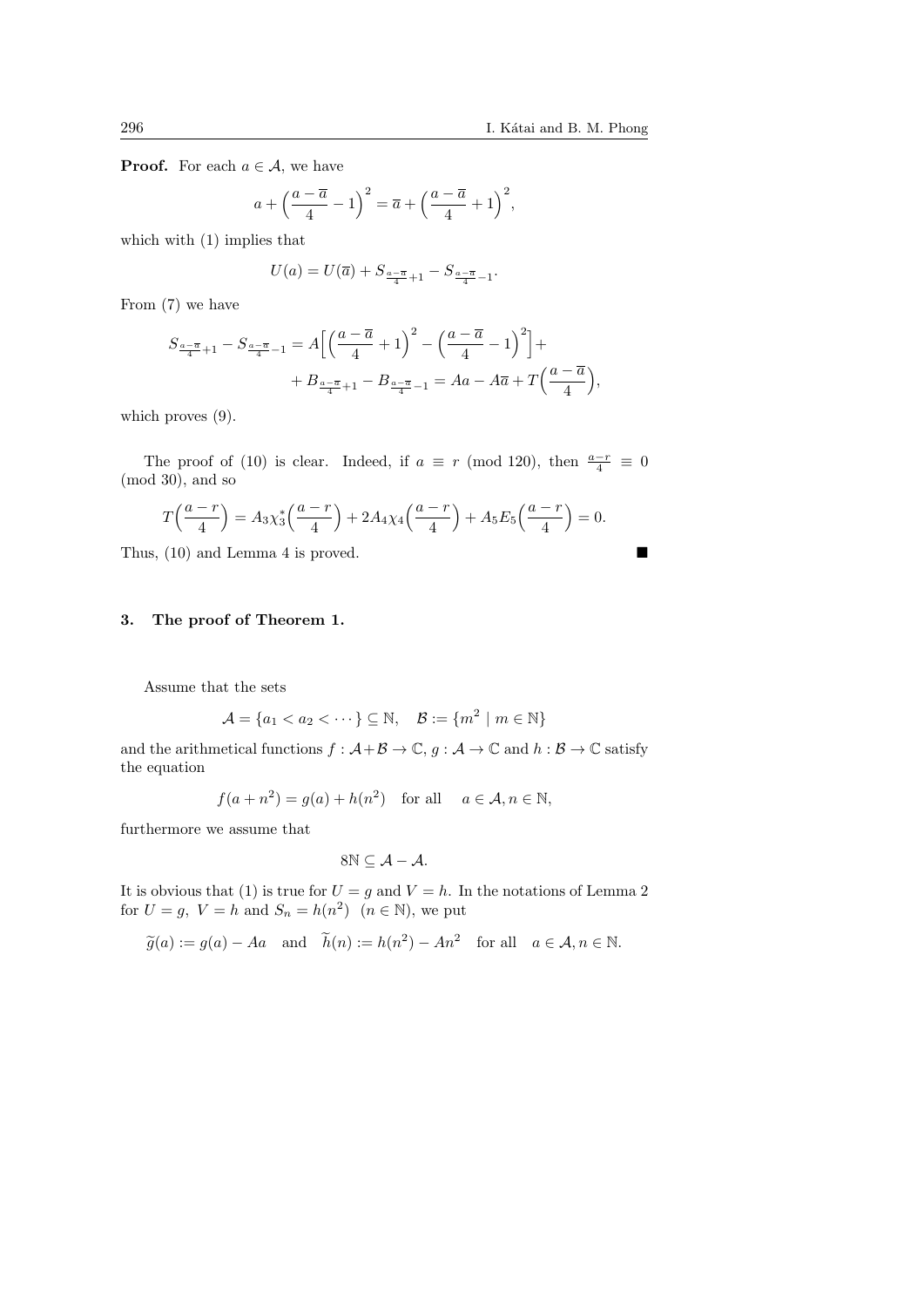Then it follows from Lemma 3 and Lemma 4 that

$$
\widetilde{h}(n) = A_2 \chi_2(n) + A_3 \chi_3(n) + A_4 \chi_4(n-1) + A_5 \chi_5(n) + D,
$$

$$
\widetilde{g}(a) = \widetilde{g}(\overline{a}) + T\left(\frac{a - \overline{a}}{4}\right)
$$

and

$$
f(a + n^2) = A(a + n^2) + \widetilde{g}(a) + \widetilde{h}(n)
$$

hold for all  $a \in \mathcal{A}$ ,  $n \in \mathbb{N}$ , furthermore

$$
\widetilde{g}(a) = \widetilde{g}(r)
$$
 if  $a, r \in \mathcal{A}$  and  $a \equiv r \pmod{120}$ .

Thus the proof of Theorem 1 is completes.

# 4. The proof of Theorem 2.

Assume that the sets

$$
\mathcal{A} = \mathcal{P}, \quad \mathcal{B} := \{m^2 \mid m \in \mathbb{N}\}
$$

and the arithmetical functions  $F: \mathcal{P} + \mathcal{B} \to \mathbb{C}$ ,  $G: \mathcal{P} \to \mathbb{C}$  and  $H: \mathcal{B} \to \mathbb{C}$ satisfy the equation

(11) 
$$
F(p+n^2) = G(p) + H(n^2) \text{ for all } p \in \mathcal{P}, n \in \mathbb{N}.
$$

Let

$$
S_m := H(m^2)
$$
 and  $S := G(3) - G(2)$ .

First we prove that

(12) 
$$
\begin{cases}\nS_3 &= 2S_2 - S_1 + 2S, \\
S_4 &= 4S_2 - 3S_1 + 3S, \\
S_5 &= 6S_2 - 5S_1 + 6S, \\
S_6 &= 9S_2 - 8S_1 + 8S,\n\end{cases}
$$

It follows from (11) that

(13) 
$$
G(p) - G(q) = S_m - S_n \text{ if } p - q = m^2 - n^2
$$

where  $p, q \in \mathcal{P}$  and  $n, m \in \mathbb{N}$ .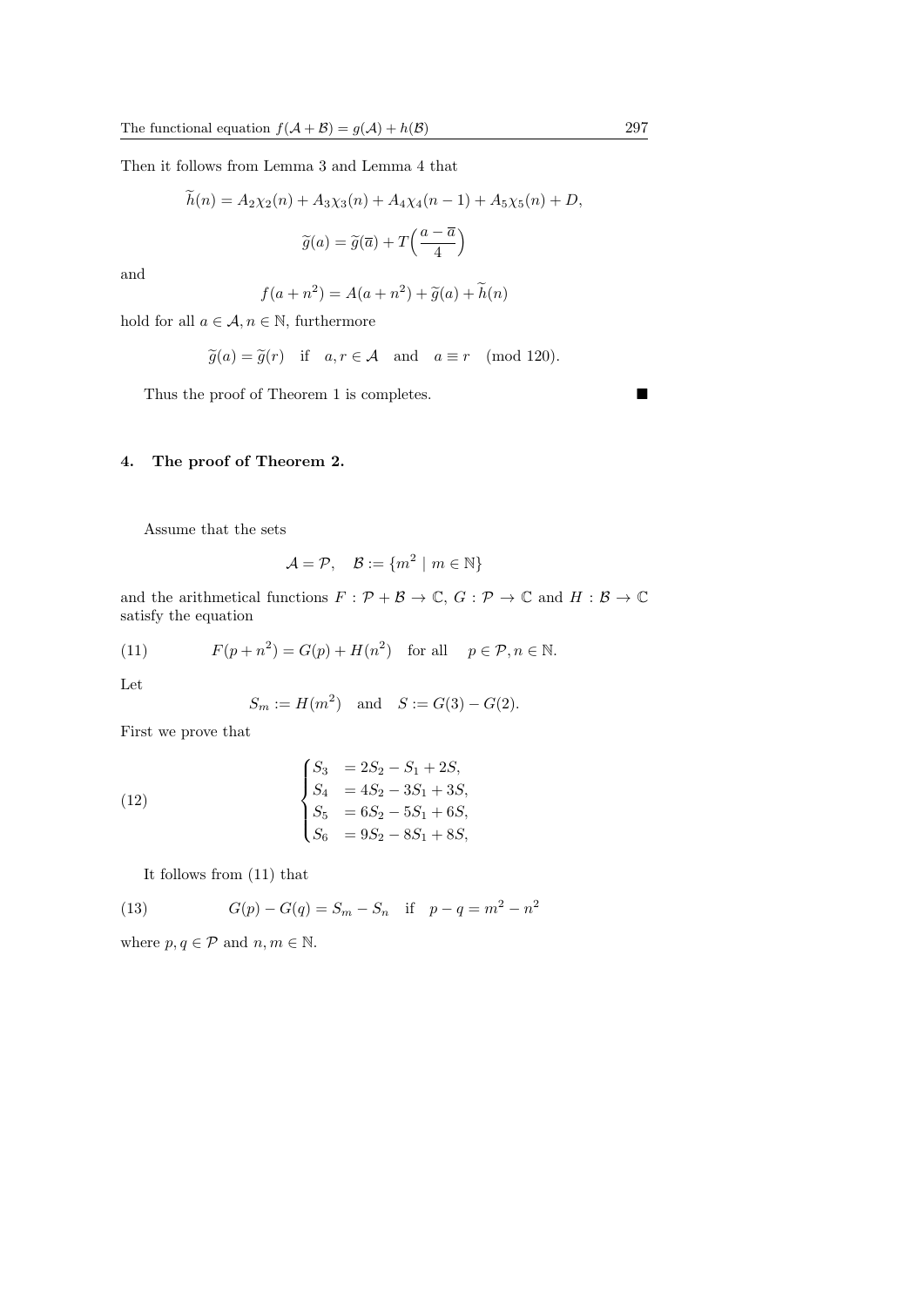From (13) we have  $G(7) = S_3 - S_2 + G(2), G(11) = S_3 - S_1 + G(3)$  and  $G(19) = S_3 - S_1 + G(11) = 2S_3 - 2S_1 + G(3)$ . Therefore, the relation  $G(7) + S_4 =$  $= G(19) + S_2$  implies that

(14) 
$$
S_4 - S_3 - 2S_2 + 2S_1 - G(3) + G(2) = 0.
$$

On the other hand, we also get from (13) that

(15) 
$$
S_5 = S_4 + G(11) - G(2) = S_4 + S_3 - S_1 + G(3) - G(2)
$$

and so

(16) 
$$
S_5 + G(3) - (G(19) + S_3) = S_4 - 2S_3 + S_1 + G(3) - G(2) = 0.
$$

Then (14) and (16) imply that

$$
S_3 = 2S_2 - S_1 + 2G(3) - 2G(2) = 2S_2 - S_1 + 2S
$$

and

 $(17)$ 

$$
S_4 = 4S_2 - 3S_1 + 3G(3) - 3G(2) = 4S_2 - 3S_1 + 3S,
$$

which prove (12) for  $m = 3, 4$ . Finally, we infer from (15) that

$$
S_5 = S_4 + S_3 - S_1 + G(3) - G(2) = 6S_2 - 5S_1 + 6G(3) - 6G(2) = 6S_2 - 5S_1 + 6S,
$$

which proves (12) for  $m = 5$ .

Since  $G(13) = S_3 - S_1 + G(5) = 3S_2 - 3S_1 + 2G(3) - G(2)$ , we have

$$
S_6 = G(13) + S_5 - G(2) = 9S_2 - 8S_1 + 8S,
$$

which proves (12) for  $m = 6$ .

Assume that Conjecture 4 holds, then the condition (2) is true, i.e.

$$
8\mathbb{N}\subseteq \mathcal{P}-\mathcal{P}.
$$

Thus we infer from (6) and (12) that  $A_3 = A_4 = A_5 = 0$  and

$$
A = \frac{1}{4}(S_2 - S_1 + S), A_2 = \frac{-1}{4}(S_2 - S_1 - 3S), D = S_1 - S,
$$

which with Lemma 2 implies that

$$
H(n^2) = An^2 + A_2 \chi_2(n) + D \quad \text{for all} \quad n \in \mathbb{N}.
$$

Finally, by using the fact  $A_3 = A_4 = A_5 = 0$ , we infer from the relations (9) and (10) of Lemma 4 that

(18) 
$$
G(p) - Ap = G(\overline{p}) - A\overline{p} \text{ for all } p \in \mathcal{P} \setminus \{2\},
$$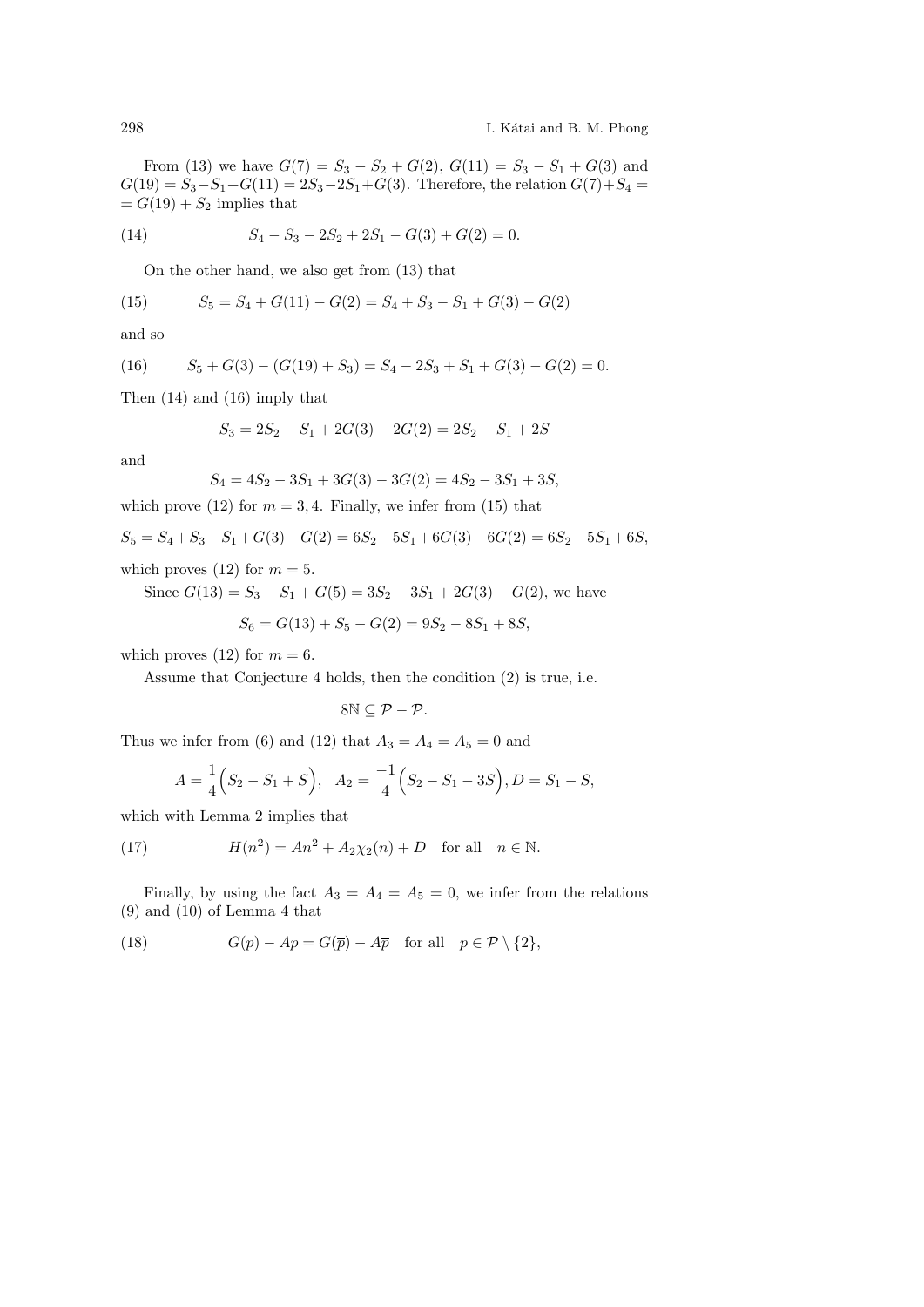where  $\bar{p} \in \{3, 5\}$  such that  $p \equiv \bar{p} \pmod{4}$ .

For  $p = 2$ , we infer from (13), (17) and (18) that

$$
G(2) = G(5) + H(1) - H(2^{2}) =
$$
  
=  $[5A + G(1) - A] + [A(1 - 4) + A_{2}] = A + G(1) + A_{2}.$ 

The proof of Theorem 2 is completed.

## 5. Remarks and corollaries

1. Theorem 1 and Theorem 2 remain valid if  $f, g, h$  and  $F, G, H$  maps into an arbitrary Abelian group.

2. Let  $\mathbb{N}_k$  be the set of those integers n for which the number of prime power divisors of  $n = \Omega(n)$  is at most k. By using the method of Chen one can deduce that  $\mathbb{N}_k - \mathbb{N}_k$  contains every even numbers if  $k \geq 2$ . Thus Theorem 1 is true for  $\mathcal{A} = \mathbb{N}_k$ , if  $k \geq 2$ .

**3.** Similar results are true if in Theorem 1 and Theorem 2 the set  $\beta$  is of the form  $\{n^2 + M \mid n \in \mathbb{N}\}\,$ , where  $M \geq 0$  is a given integer.

4. Now we infer from Theorem 1 the following result of Bojan Basic [1]

**Corollary.** Assume that  $f : \mathbb{N} \to \mathbb{C}$  satisfies the relation

(19) 
$$
f(n^2 + m^2) = f(n)^2 + f(m)^2 \text{ for all } n, m \in \mathbb{N}.
$$

Then one of the following cases holds:

- (a)  $f(n) = 0$  for all  $n \in \mathbb{N}$ ,
- (b)  $f(n)^2 = \frac{1}{4}$  for all  $n \in \mathbb{N}$ ,
- (c)  $f(n)^2 = n^2$  for all  $n \in \mathbb{N}$ .

**Proof.** Let  $\mathcal{A} = \{n^2 \mid n \in \mathbb{N}\}\$ . It is obvious that the condition (2) is satisfied. Let  $S_k := f(k)^2$ . From  $2 = 1^2 + 1^2$ ,  $5 = 1^2 + 2^2$ ,  $8 = 2^2 + 2^2$ ,  $10 = 1^2 + 3^2$  and  $13 = 2^2 + 3^2$  we get from (19) that

$$
S_2 = 4S_1^2
$$
,  $S_5 = (S_1 + S_2)^2$ ,  $S_8 = 4S_2^2$ ,  $S_{10} = (S_1 + S_3)^2$  and  $S_{13} = (S_2 + S_3)^2$ .

Using Lemma 2, we obtain from  $S_{13} = (S_2 + S_3)^2$  the equation

$$
S_1(4S_1 - 1)(4S_1^2 + 4S_1 + 1 - S_3) = 0.
$$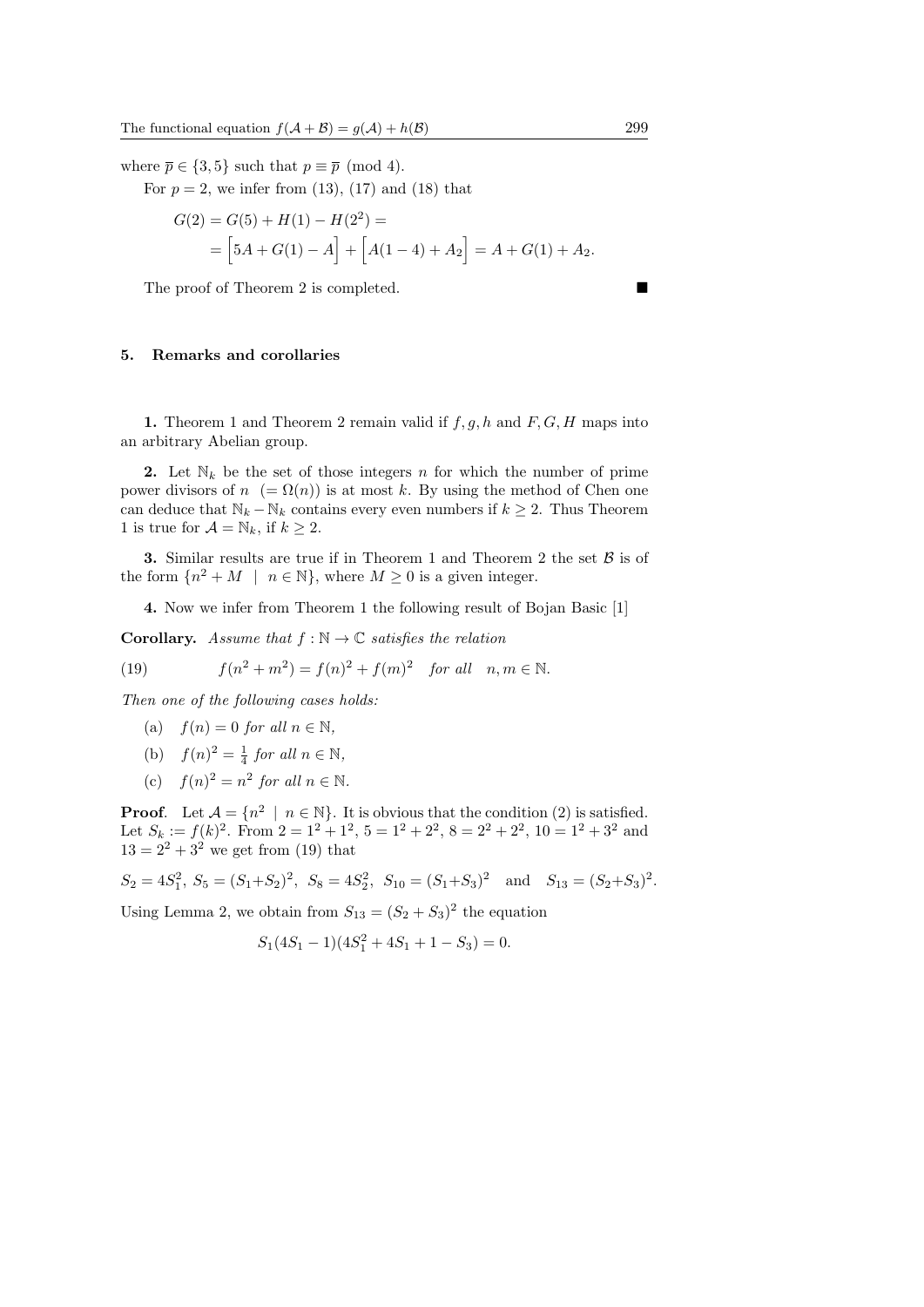First assume that  $S_1 = 0$ . Then it follows from the fact  $S_{20} = (S_2 + S_4)^2$ that  $S_3 = 0$ , consequently  $f(n) = 0$  for all  $n \in \mathbb{N}$ .

If  $S_1 = \frac{1}{4}$ , then we get from the relations  $S_{17} = (S_1 + S_4)^2$  and  $S_{18} = 4S_3^2$ the following system of equations:

$$
\begin{cases} (4S_3 + 3)(4S_3 - 1) & = 0\\ (4S_3 - 9)(4S_3 - 1) & = 0. \end{cases}
$$

This implies that  $S_3 = \frac{1}{4}$ , which with Lemma 2 shows that  $A = 0$  and  $A_2 =$  $= A_3 = A_4 = A_5 = 0$  and  $D = \frac{1}{4}$ . Thus we have  $f(n)^2 = \frac{1}{4}$  for all  $n \in \mathbb{N}$ .

Finally, assume that  $S_3 = 4S_1^2 + 4S_1 + 1$ , then we get from  $S_{17} = (S_1 + S_4)^2$ and  $S_{20} = (S_2 + S_4)^2$  that  $S_1 = 1$  and  $S_3 = 9$ . In this case we have  $A = 1$  and  $A_2 = A_3 = A_4 = A_5 = D = 0$ , and so  $f(n)^2 = n^2$  for all  $n \in \mathbb{N}$ .

#### References

- [1] Bojan Basic, Characterization of arithmetic functions that preserve the sum-of-squares operation, Acta Mathematica Sinica, English Series Apr., 2014, Vol. 30, No. 4, 689–695.
- [2] Chung, P.V., Multiplicative functions satisfying the equation  $f(m^2 +$  $(n^2) = f(m^2) + f(n^2)$ , Math. Slovaca, 46 (1996), 165-171.
- [3] Chen, K.K. and Y.G. Chen, On  $f(p) + f(q) = f(p+q)$  for all odd primes  $p$  and  $q$ , Publ. Math. Debrecen, 76 (2010), 425-430.
- [4] Chung, P.V. and B.M. Phong, Additive uniqueness sets for multiplicative functions, Publ. Math. Debrecen, 55 (1999), no. 3-4, 237–243.
- [5] Fang, J-H., A characterisation of the identity function with equation  $f(p+q+r) = f(p) + f(q) + f(r)$ , Combinatorica, 31 (2011), 697-701.
- [6] Indlekofer, K-H. and B.M. Phong, Additive uniqueness set for multiplicative functions, Annales Univ. Sci. Budapest. Sect. Comp., 26 (2006), 65–77.
- [7] Kátai, I. and B.M. Phong, A consequence of the ternary Goldbach theorem, (Submitted to Publ. Math, Debrecen)
- [8] De Koninck, J.-M., I. Kátai and B.M. Phong, A new characteristic of the identity function, Journal of Number Theory, 63 (1997), 325–338.
- [9] Kronecker, L., Vorlesungen über Zahlentheorie, I., p. 68, Teubner, Leipzig, 1901.
- [10] **Maillet, E.,** L'intermédiaire des math. 12 (1905), p. 108.